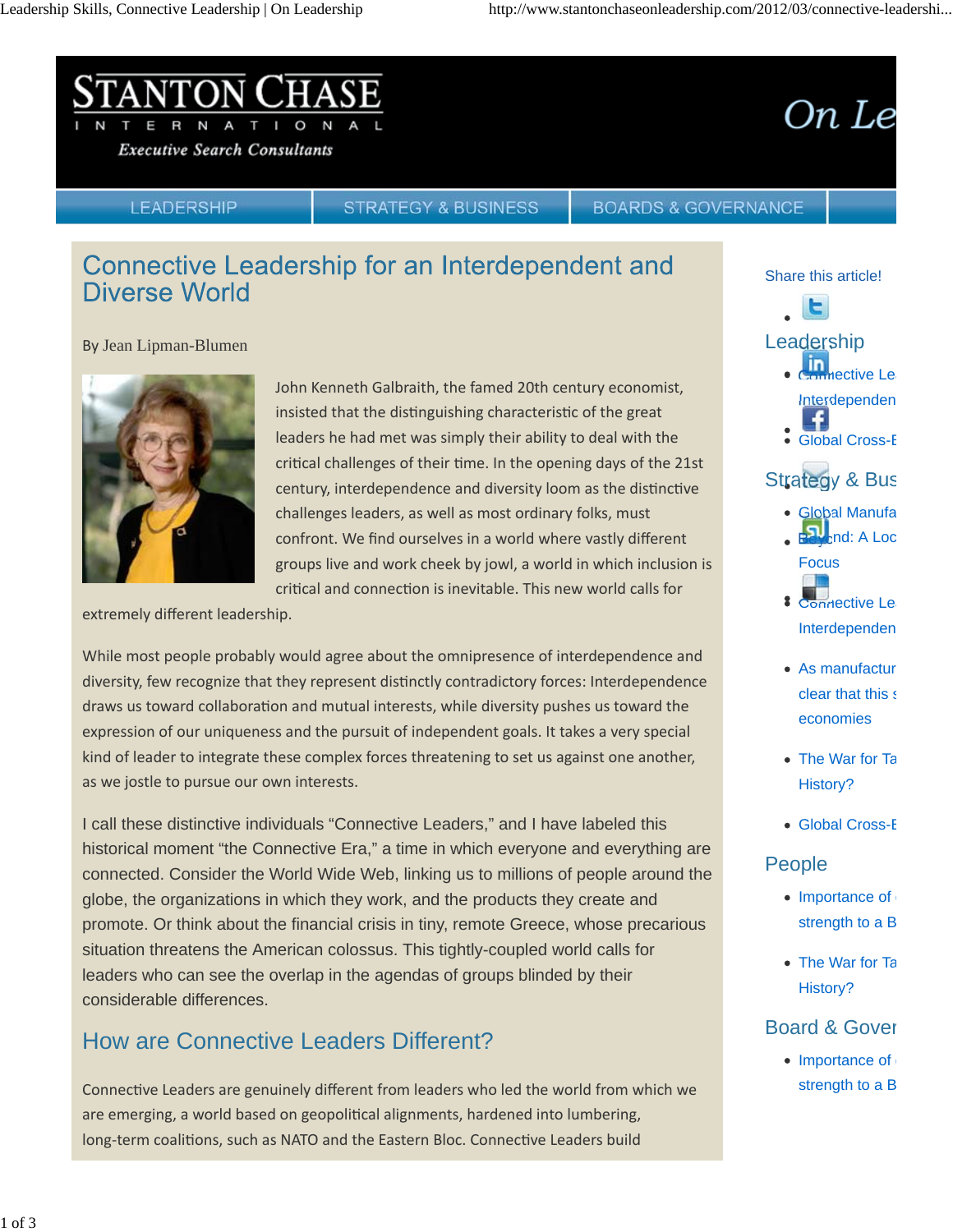short-term coalitions to accomplish goals relevant to those parties and then move on to tackle other issues, demanding a different coalition, composed of other members, with different concerns.

Connective Leaders do not ask us to compromise with opponents, recognizing that compromise requires each party to give up some dearly held value. Rather than starting from a sense of loss, they base their integrative efforts on the "positive zones of agreement," the overlapping strengths of each party. They realize that once a sense of trust and understanding is built, the remaining conflicts can be resolved more readily or more willingly left in that vague, but now far less "charged," environment of "agreeing to disagree."

*Connective leaders* draw their amazing strength and flexibility from an underlying repertoire of goal‐oriented behaviors, called "Achieving Styles." You might think of Achieving Styles as personal implementation strategies. They are simply that set of behaviors individuals have learned to use to achieve their goals through their own and other people's action. Connective Leaders stay tuned to situational cues and select those Achieving Styles most appropriate for the task at hand.

The Achieving Styles come in "nine flavors" from 1) doing it on your own and measuring your success against your previous performance, to 2) competing to win, to 3) taking charge, to 4) using yourself as an "instrument" to attract and persuade other people to join you, to 5) networking, to 6) entrusting other talented people to take ownership of your goals and fulfill them, to 7) collaborating, to 8) contributing to another's success, and, finally, to 9) taking pride in others' success, as the roaring fans of the winning team routinely do. We call the degree to which individuals can readily call upon each of these styles their "Connective Leadership Profile."

Connective leaders are exquisitely tuned to the demands of the situation. They draw on their own and others' strengths, easily changing and modifying their strategies, much as a chameleon changes its colors to adapt effectively to its environment. Because their behavior may change from one situation to the next, Connective Leaders know they must demonstrate bedrock integrity, laced with ethical accountability. Then, as they match their behavior to the situational demands, – for example, collaborating in one moment, but moving on to take charge in the next – their followers will be able to handle those behavioral shifts. Their constituents can rely upon the demonstrated integrity and ethics of the Connective Leader.

Now, you might wonder, can we train ourselves to be Connective Leaders? Fortunately, the answer is a resounding, "YES!" Based on almost four decades of research at the Peter Drucker Graduate School of Management, the Stanford Graduate School of Business, and the Pasadena-based Connective Leadership Institute, www.connectiveleadership.com , we not only can measure and train individuals to be Connective Leaders, we can do much more.

We can identify those organizational cultures that promote Connective Leadership